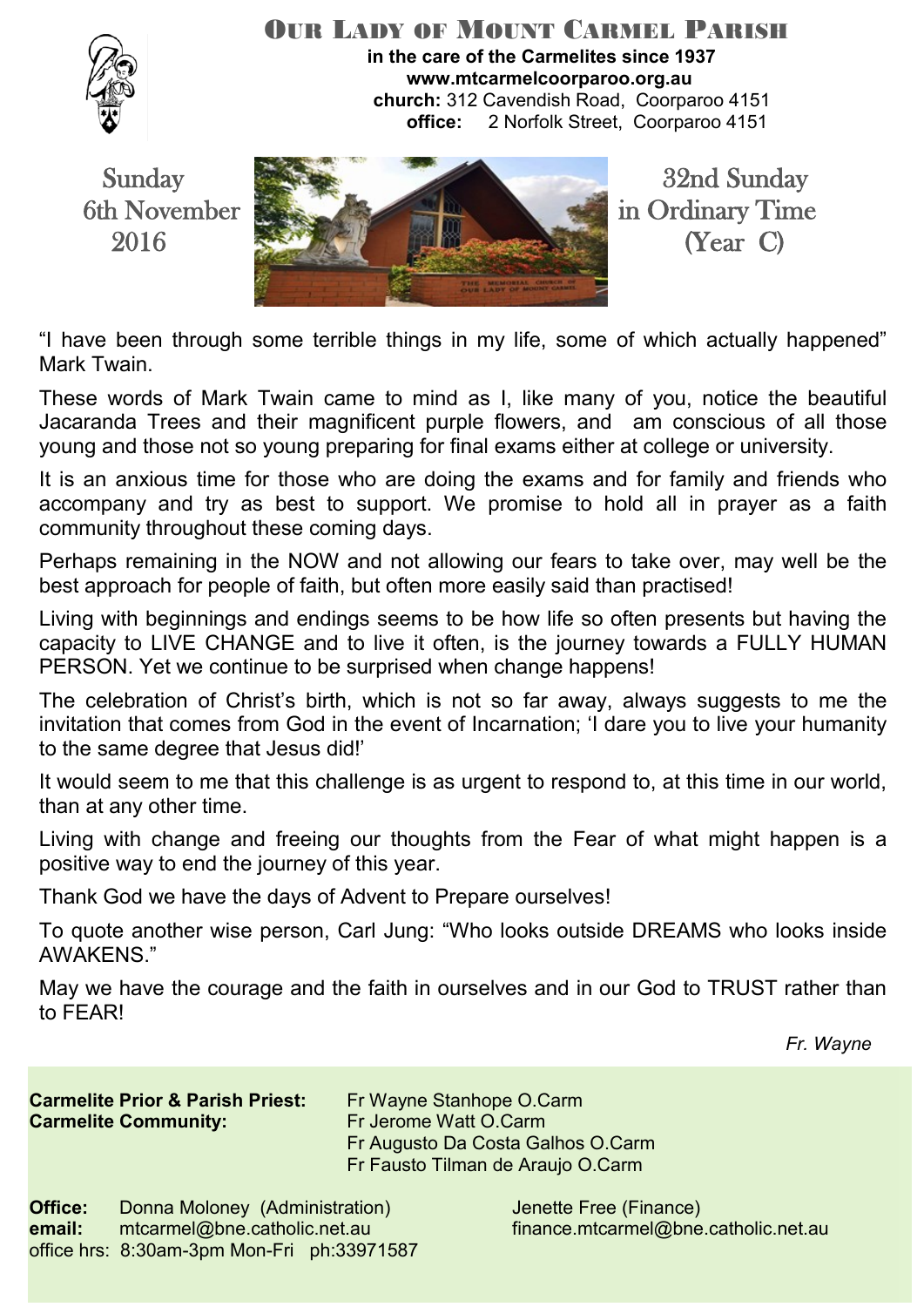# PARISH MASS TIMES

 Weekends: Saturday Vigil: 6pm Sunday: 8.30am & 5.30pm

## Weekdays: Monday to Saturday 9am

*A Mass of Anointing is held on the first Wednesday of every month at 10am followed by morning tea.*

# **Reconciliation:**

Saturdays 9.30am – 10am

Rosary: Mondays – after 9am Mass

# **Invitation**



Dear Parishioners All are invited to celebrate the **25th Jubilee of Priestly Ordination** of Bishop Tony Randazzo and Fr Morgan Batt.

Jubilee Mass at St Stephens Cathedral, City

### **Tuesday 29th November at 7pm**

Supper to be held after in the Francis Rush Centre.

This parish was significant in the ministry life of both priests and they invite you personally to the celebration**.**

**Next Sunday's Readings: 13 Nov (33rd Sunday in Ordinary Time)**

> Mal 3:19-20; 2 Thess 3:7-12; Lk 21:5-19

# **Parish Thank You BBQ**



A Parish Thank You BBQ will take place on Sunday 13<sup>th</sup> November following the 8.30am Mass beginning at 10am.

It is an opportunity to thank all for your generous involvement within the Mount Carmel Parish community throughout 2016.

The BBQ will be organised by the Men Alive group within the Parish and will take place outside the school tuckshop area.

Come along and enjoy hearing of both our successes and continuing challenges throughout this past year.

Fr.Wayne



### **Thank you for your generous support of the Catholic Mission Church Appeal**

"Ceaseless encouragement" and "sure hope" are two of the gifts from God, highlighted in this weekend's second reading from St Paul's letter to the Thessalonians. That same encouragement and hope is what you have provided, through your support of the Catholic Mission World Mission Appeal.

On behalf of those who will now benefit from your generosity, including Steven, his people in PNG and the Sisters of Mercy who serve them, thank you. You have shown, through your kindness, that "everyone", as the Gospel declares, "is alive" to God.

*David McGovern, Director, Brisbane*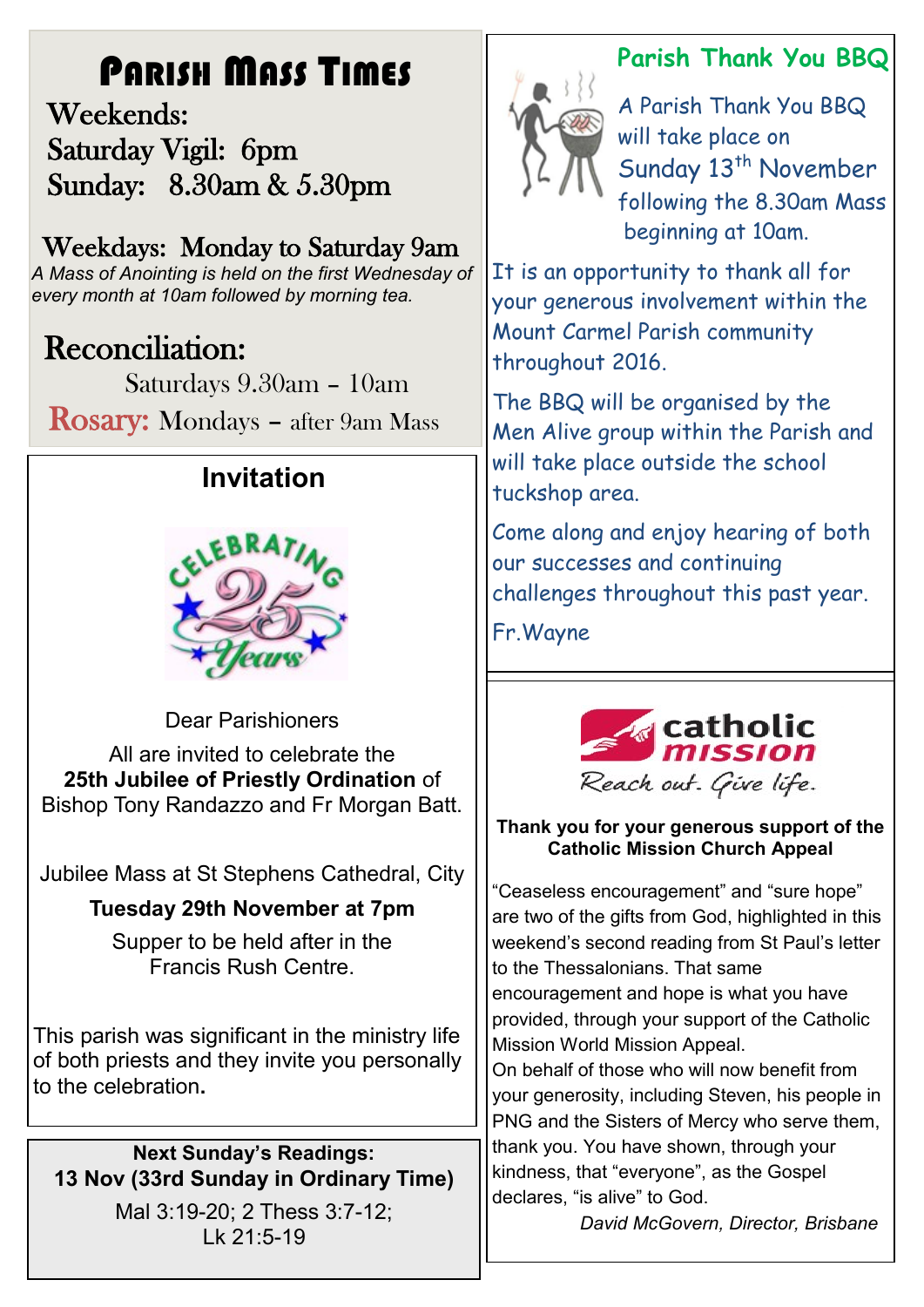

## **Christmas Hamper Appeal**

The Mt Carmel Parish St Vincent de Paul Society is running a Christmas Hamper Appeal. We are requesting donations of non-perishable festive food items to create Hampers which will be delivered locally, and which will help to make Christmas Day different from every other day and just that little bit more special. Suggested items include : Christmas Cakes, plum puddings, chips, pretzels, nuts, chocolates, sweet or savoury biscuits, softdrinks, antipasto (olives/tapenades etc) other non-perishable **festive** food items.

*This is not a general food drive and it is in addition to the toys/gifts appeal run by the school*

We understand that the school community is asked to support many worthy causes throughout the year, so if you are able to help, even in a small way, all donations will be very much appreciated and we thank you in anticipation of your generosity.

Boxes have been placed in each classroom for donations which can be made up until Tuesday 22nd November. There will also be baskets at the entrances to the church for the following two weekends.

Contact - **Margaret Land on 0422 011 945 or mland@tpg.com.au** 

### **An appeal to all:**

If YOU OPEN IT - PLEASE CLOSE IT ( doors and windows!)

If IT IS YOUR RUBBISH - PLEASE TAKE IT WITH YOU.

If YOU ARE RETURNING IT - PI FASE RETURN TO THE APPROPRIATE PERSON OR PLACE.

Thank you to everyone for your cooperation and for sharing in the care of our environment!

*\_\_\_\_\_\_\_\_\_\_\_\_\_\_\_\_\_\_\_\_\_\_\_\_\_\_\_\_\_\_\_\_\_\_\_*

*Fr. Wayne*

Now available in the St Vincent de Paul stall Christmas Cards -\$3.00 for a pack of 8 2017 Columban Calendars - \$9.00



 **Mt Carmel**

**Seniors Social Club** 

Bus Excursion Thursday 17th November to **Terranora** 

Bus departs 8.30am Cost \$45.

Morning tea stop en route, visit Captain Cook Memorial Point Danger, tour Terranora township, and lunch at Tweed Heads Golf Club before scenic drive home. For bookings, please call Bernie 3394 1465 / 0409 954 667 or Rita 3397 6802

### **November Parish Diary**

**Mon 7** St Vincent de Paul 7:30pm

**Mon 7** Friends of Zumalai 7:30 pm

**Sat 12** RCIA Rite of Welcome at 6pm Mass

**Sun 13** Parish Thank you BBQ 10am

**Wed 16** RCIA 7:30pm

**Thur 17** Seniors Bus Excursion

**Sun 20** Lay Carmelites meet

**Mon 21** St Vincent de Paul 7:30pm

**Thur 24** Carmel Cellars 7:30pm